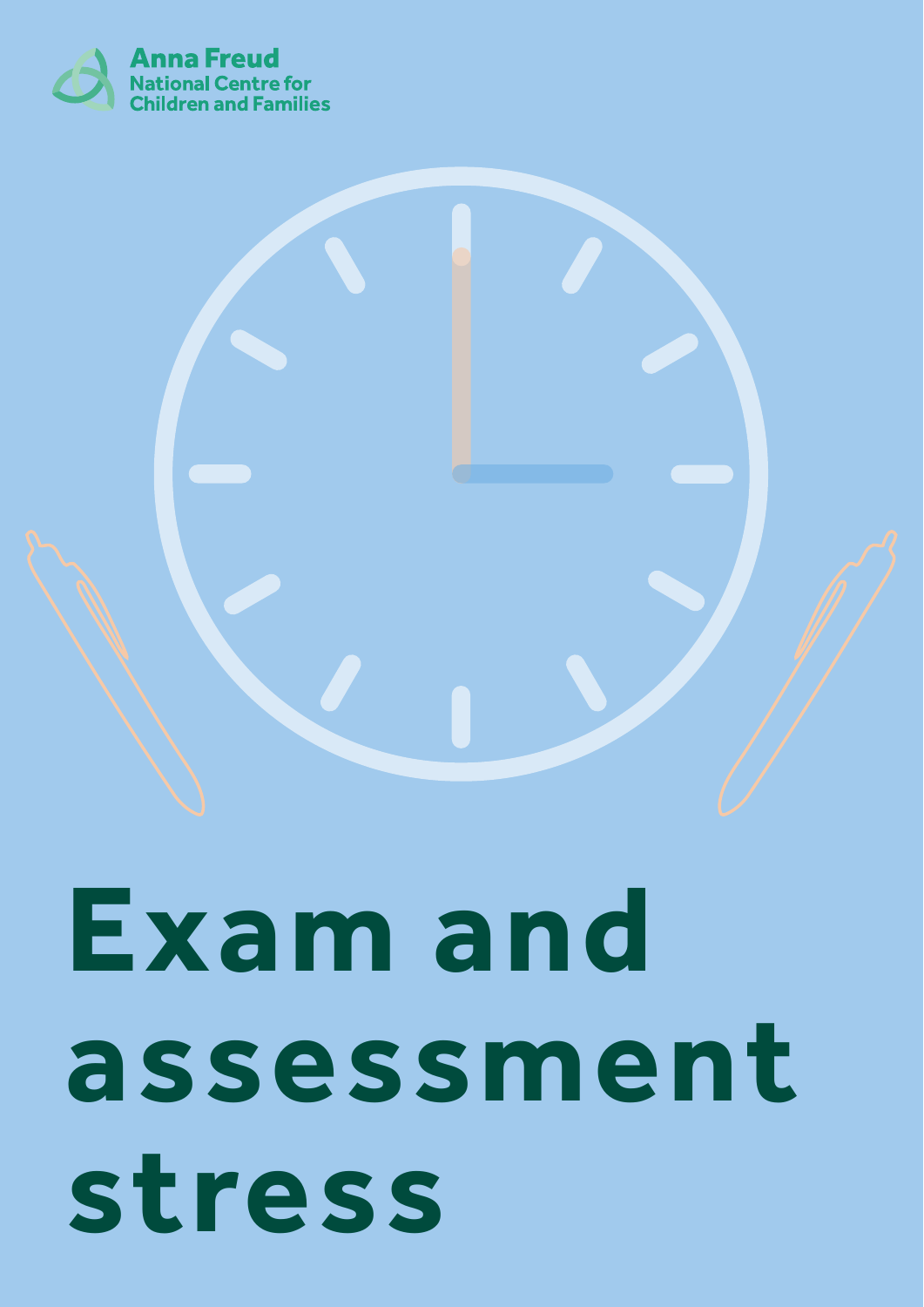# **Exam and assessment stress**

#### **What is exam and assessment stress?**

Exams and assessments often cause some anxiety. A certain level of anxiety can be helpful; the body's warning system (the release of adrenaline) can help increase our motivation to prepare and achieve.

Sometimes, however, this warning system can be overactivated. When this happens, anxiety is more difficult to manage and might lead to marked differences in mood. This can then impact negatively on exams and day-to-day life, and can lead to problematic anxiety and low mood or depression.

Exam and assessment stress can stop young people from doing things that they are normally able to do. For example, they might find it more difficult to stick to their usual sleep or eating routines. Or they might find it difficult to do things that they normally enjoy doing, like socialising with friends.

There may also be wider contextual factors in a college student's life that exacerbate exam and assessment stress, and make them more vulnerable to exams and assessments becoming a significant disruption to their everyday life.

Contextual factors may include:

- housing worries
- strained relationships with others
- lack of support network
- finance worries
- having dependent children of their own
- worries about progression routes
- issues with jobs if they are currently employed.

Everyday triggers that might make exam or assessment stress feel worse include:

- media reporting of exams
- pressure from friends and family.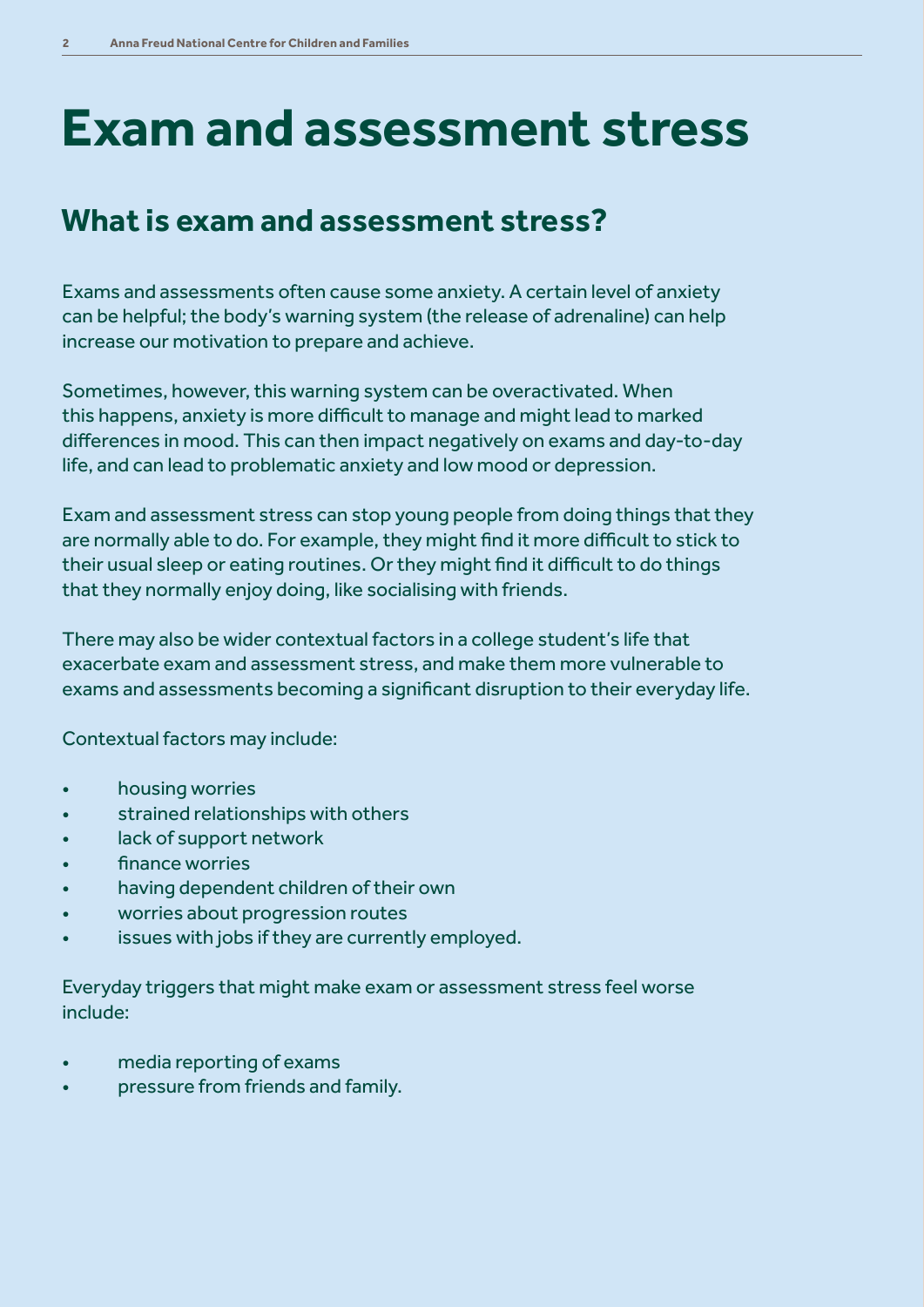# **Signs to spot in students**



Early signs that exam or assessment stress is becoming an issue for a student include:

- noticeable low mood
	- expressing hopelessness about the future
	- not enjoying activities that they previously enjoyed
	- withdrawing from friends
- tiredness
- complaining of physical symptoms e.g. headaches and stomach pains
- not eating or drinking frequently
- noticeable anxiety
	- reassurance seeking
	- reduced eye contact
	- talking quickly
- avoidance
- irritability.

#### **How to start a conversation with a student if you're concerned**

A good way to approach a student that you are worried about is by asking them for a 'check in'.

Keep the conversation relaxed with a curious stance, and an open mind. Try to ask open ended questions rather than inadvertently appearing as though you already know how they are feeling and what is going on.

For example:

- "I was thinking about the exams/assessments that are coming up, and wanted to check in with you and see how you were getting on."
- "How have you been feeling recently? I know you've got a lot on your plate."

Listen, accept and validate all emotions that might come up. Try to normalise these, and let the young person know that this is a common reaction amongst others going through the same thing. It is helpful for young people to know that they are not alone and others also experience similar feelings.

Listen to all worries that are concerning the young person. The most obvious worry might be about exams or assessments, but there could be lots of additional contextual worries that are also impacting on them.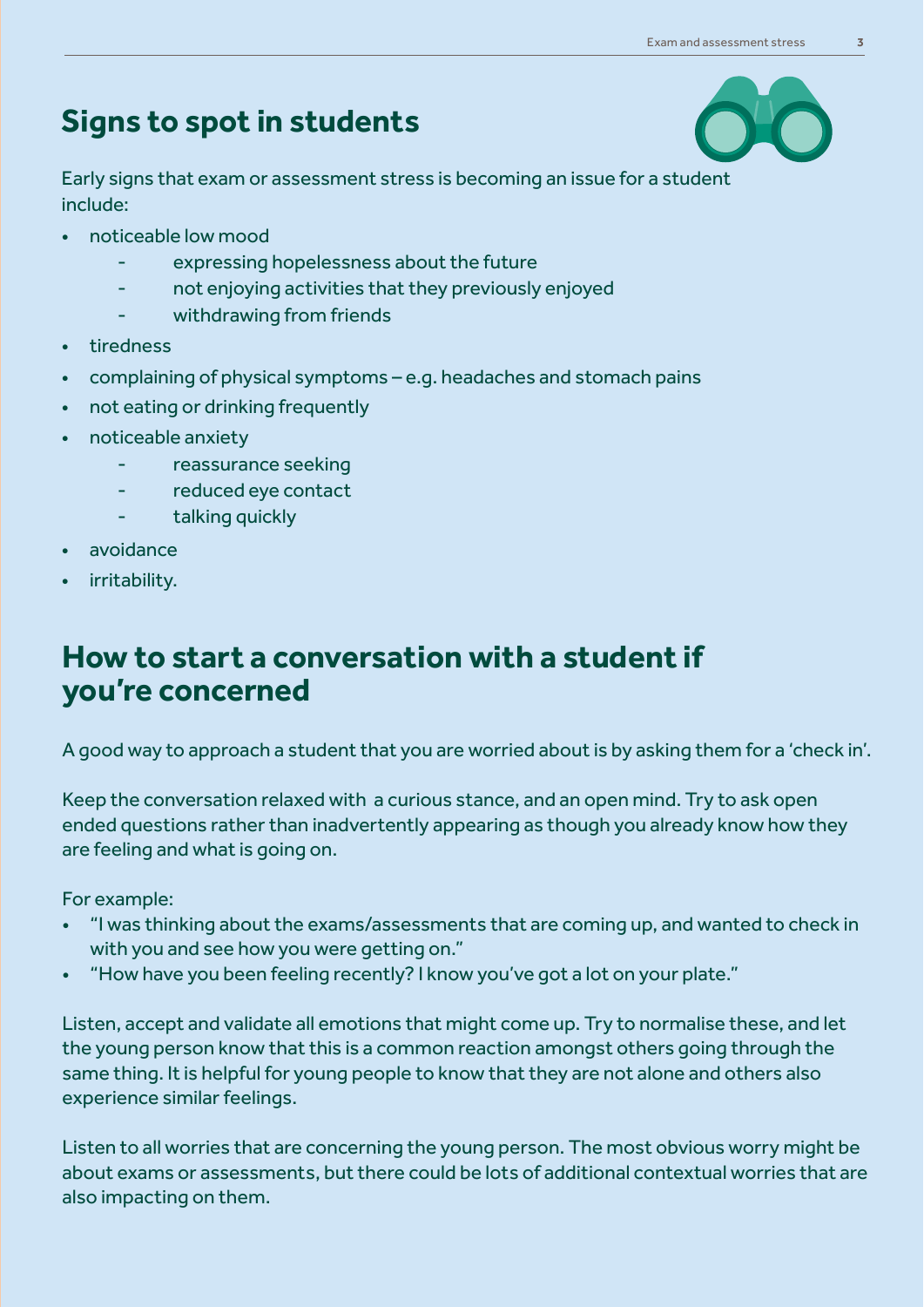Book in another time to check in with them. Let the young person know that they can contact you and use you for support if and when they need to.

### **Practical solutions**

There are practical solutions that college staff can employ to help a young person deal with their exam and assessment worries.

- Review their revision timetable:
	- Are they doing too much? Or too little?
	- Are they struggling to fit in space for revision around other commitments?
	- Do they have regular breaks for food and sleep?
	- Do they have time to relax, e.g. exercise or read?
- Help students begin to notice when they are getting anxious or low in mood:
	- Remind them of the physical symptoms of anxiety; e.g. tight chest, heart beating fast, sweating, racing thoughts, stomach pain, feeling dizzy.
	- Help them recognise thinking traps that they may fall into; e.g. "I'm going to fail this exam," "I've always been bad at things like this."
- Offer coping strategies that they can use either proactively, or reactively when they have noticed a physical symptom:
	- Deep breathing techniques
	- Thought challenging, "What evidence do I have to support my thought?"
	- Grounding techniques:
		- 5,4,3,2,1; Acknowledge 5 things you can see, 4 things you can touch around you, 3 things you can hear, 2 things you can smell, 1 thing you can taste.
		- Have a hot or cold drink.
		- Go for a mindful walk in nature and listen to the sounds around you.
		- Other self-care suggestions; there are 90+ suggestions on the Anna Freud Centre's website.

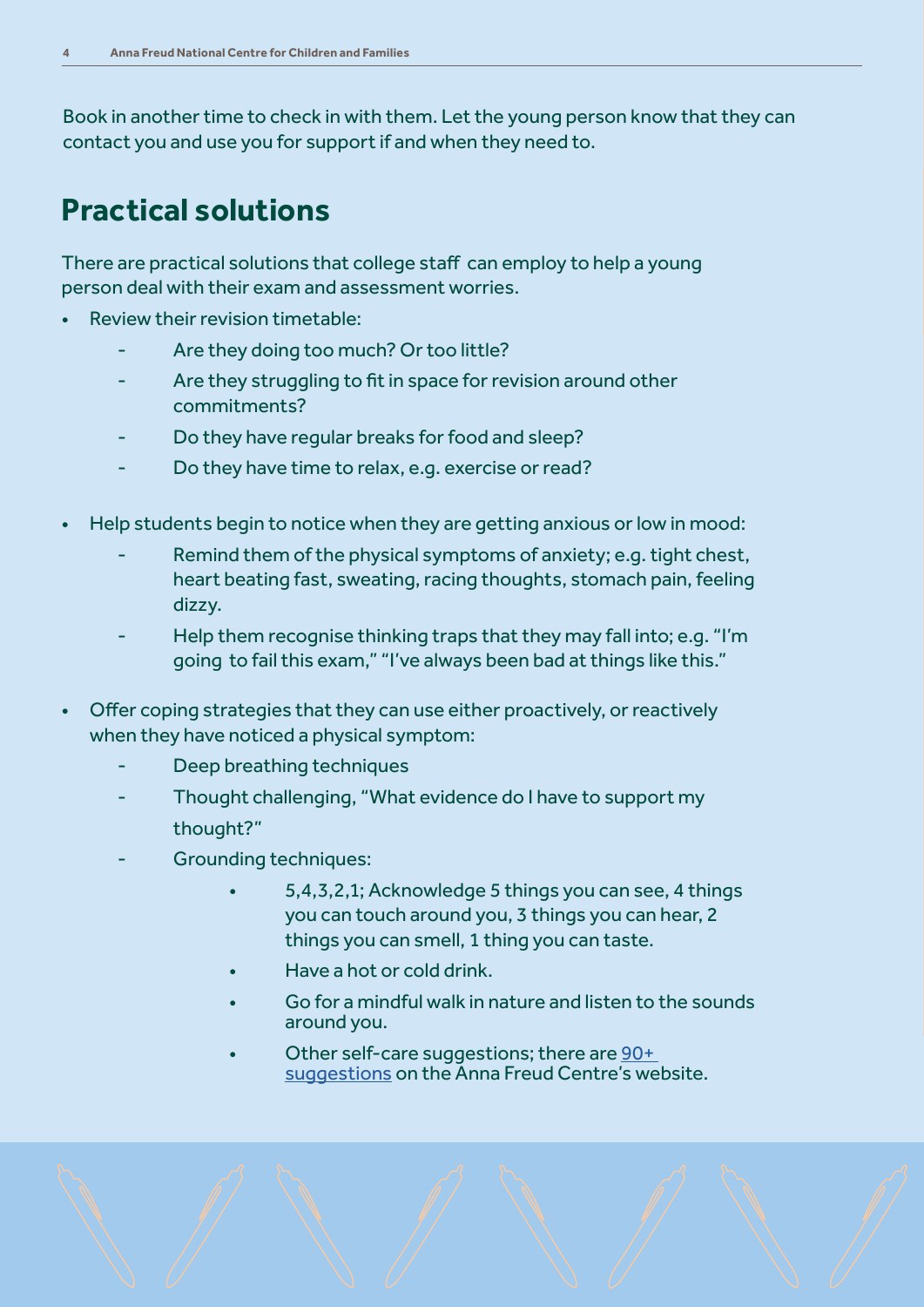!

#### **Who else to involve**

If you are worried that a young person is at risk, always follow your setting's safeguarding policies and procedures. Involve your designated safeguarding team as a matter of priority who will contact other services as necessary. If the young person is at immediate risk, ensure that they are taken to their GP or A&E as a matter of urgency, depending on the severity of the concern.

It's important to familiarise yourself with any local support services that are available in your area and ensure you understand the pathways for referring students.

Young people can find mental health support and guidance on the **On My Mind** section of the Anna Freud Centre's website.

Some national organisations who may also be able to offer support include:

- Student Minds**:** supports students to look after their mental health, and provides information and advice for parents. The website provides details about local services offered by universities, and young people can also access their peer and group support programmes
	- studentminds.org.uk info@studentminds.org.uk 0113 343 8440
- **National Careers Service:** provides information, advice and quidance to help young people make decisions about learning, training and work. Webchat available via the website homepage. Opening times: 8am - 10pm, 7 days a week.
	- nationalcareers.service.gov.uk 0800 100 900
- **Student Space:** provides mental health support to students. Find what support is available at your university here. Webchat service available. Opening times: 4pm - 11pm, 7 days a week.
	- studentspace.org.uk
	- students@themix.org.uk
	- 0808 189 5260
	- Text STUDENT to 85258 (24/7)